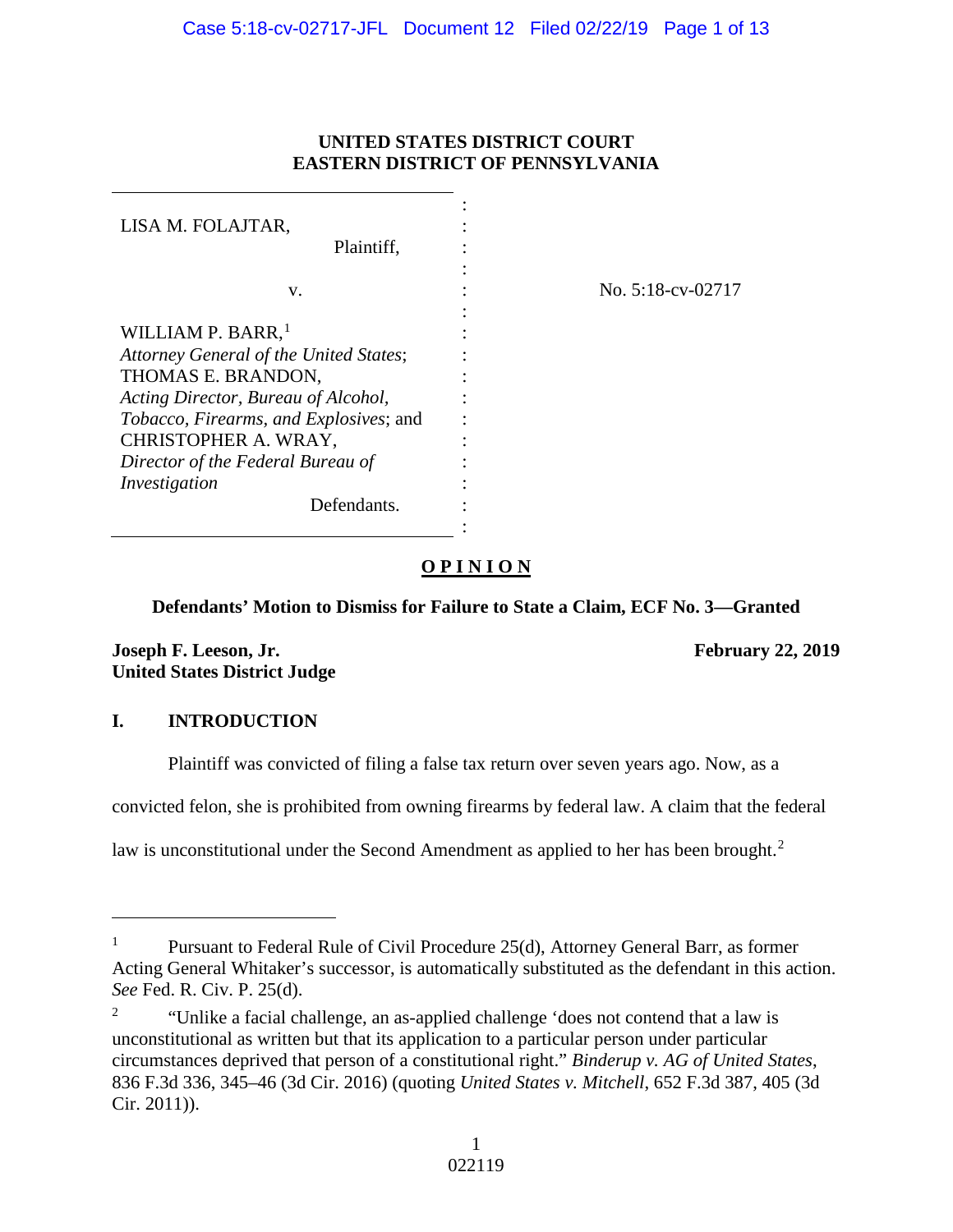## Case 5:18-cv-02717-JFL Document 12 Filed 02/22/19 Page 2 of 13

Defendants move to dismiss the complaint in its entirety under Federal Rule of Civil Procedure 12(b)(6). For the reasons set forth below, the motion to dismiss is granted.

# **II. BACKGROUND[3](#page-1-0)**

 $\overline{a}$ 

In 2011 Lisa Folajtar pled guilty in the Eastern District of Pennsylvania to filing a false tax return, a felony subject to possible fine up to \$100,000, imprisonment for up to three years, or both. The Honorable James Knoll Gardner sentenced Folajtar to three years' probation, including three months of home confinement with an electronic monitoring device, a \$10,000 fine, and a mandatory  $$100$  special assessment.<sup>[4](#page-1-1)</sup> She completed her probation without any violations.

Folajtar wants to obtain firearms and ammunition to defend herself and her family within their home and a Federal Firearms License for Archery Addictions, LTD, a Pennsylvania corporation of which she is President. Federal law, however, bars her from owning, possessing, using, or purchasing a firearm or ammunition. After learning of this bar, Folajtar has not attempted to purchase a firearm or apply for a Federal Firearms License for Archery Addictions for fear of violating federal law. As a result, she filed the complaint in this matter seeking declaratory and injunctive relief. The Attorney General of the United States, Acting Director of

<span id="page-1-0"></span><sup>&</sup>lt;sup>3</sup> The background information in this section is taken from the complaint and is set forth as if true. *See Phillips v. Cnty. of Allegheny*, 515 F.3d 224, 228 (3d Cir. 2008).

<span id="page-1-1"></span>In the sentencing colloquy, Judge Gardner indicated that the "much more modest fine" of \$10,000 was appropriate and a greater fine was not necessary because of the considerable financial impact of the \$257,796.39 restitution payment. Tr. Sentenc. Proc. At 55:14–21, USA v. Folajtar, No. 11-cr-00175, ECF No. 19. The transcript is a matter of public record and appears in the record of Folajtar's criminal case, which she referenced in her complaint. *Buck v. Hampton Twp. Sch. Dist.*, 452 F.3d 256, 260 (3d Cir. 2006) ("In evaluating a motion to dismiss, we may consider documents that are attached to or submitted with the complaint and any matters incorporated by reference or integral to the claim, items subject to judicial notice, matters of public record, orders, and items appearing in the record of the case." (internal citations and quotations omitted)).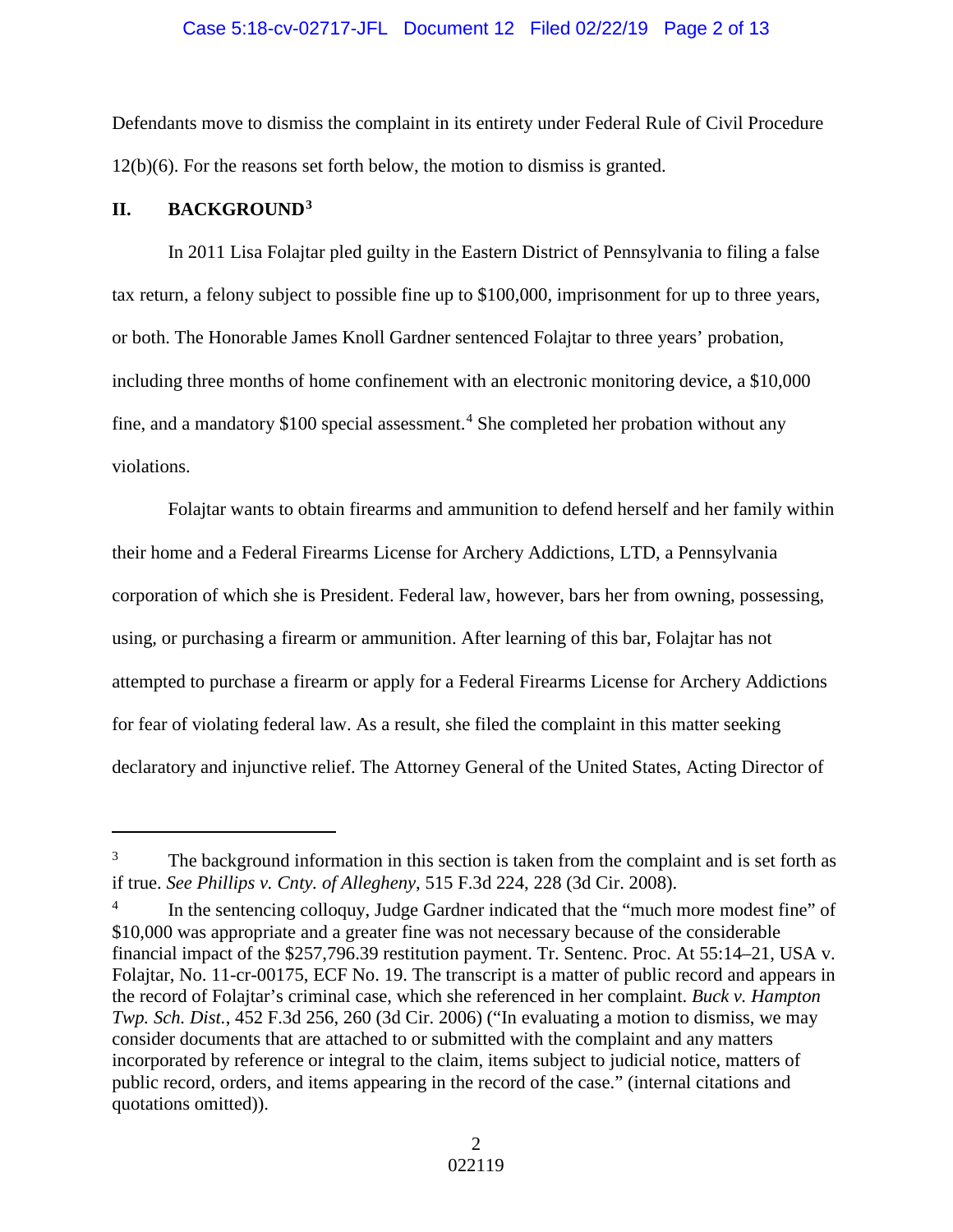## Case 5:18-cv-02717-JFL Document 12 Filed 02/22/19 Page 3 of 13

the Bureau of Alcohol, Tobacco, Firearms, and Explosives, Director of the Federal Bureau of Investigation, and the United States (collectively, the "Government") move to dismiss the complaint in its entirety with prejudice under Federal Rule of Civil Procedure 12(b)(6).

## **III. LEGAL STANDARDS**

Federal Rule of Civil Procedure 12(b)(6) allows a court to dismiss a complaint for its "failure to state a claim upon which relief can be granted." Fed. R. Civ. P. 12(b)(6). The Rules generally demand "only a short and plain statement of the claim showing that the pleader is entitled to relief, in order to give the defendant fair notice of what the claim is and the grounds upon which it rests." *Connelly v. Lane Constr. Corp.*, 809 F.3d 780, 786 (3d Cir. 2016) (citing *Bell Atl. Corp. v. Twombly*, 550 U.S. 544, 555 (2007) (internal quotations omitted)).

"To survive a motion to dismiss, a complaint must contain sufficient factual matter, accepted as true, to 'state a claim to relief that is plausible on its face.'" *Ashcroft v. Iqbal*, 556 U.S. 662, 678 (2009) (quoting *Twombly*, 550 U.S. at 570). In rendering a decision on a motion to dismiss, this Court must "accept all factual allegations as true [and] construe the complaint in the light most favorable to the plaintiff." *Phillips*, 515 F.3d at 233 (quoting *Pinker v. Roche Holdings Ltd.*, 292 F.3d 361, 374 n.7 (3d Cir. 2002) (internal quotations omitted)). Only if "the '[f]actual allegations . . . raise a right to relief above the speculative level'" has the plaintiff stated a plausible claim. *Id.* at 234 (quoting *Twombly*, 550 U.S. at 555). "A claim has facial plausibility when the plaintiff pleads factual content that allows the court to draw the reasonable inference that the defendant is liable for the misconduct alleged." *Iqbal*, 556 U.S. at 678. However, "the tenet that a court must accept as true all of the allegations contained in a complaint is inapplicable to legal conclusions." *Id.* (explaining that determining "whether a complaint states a plausible claim for relief . . . [is] a context-specific task that requires the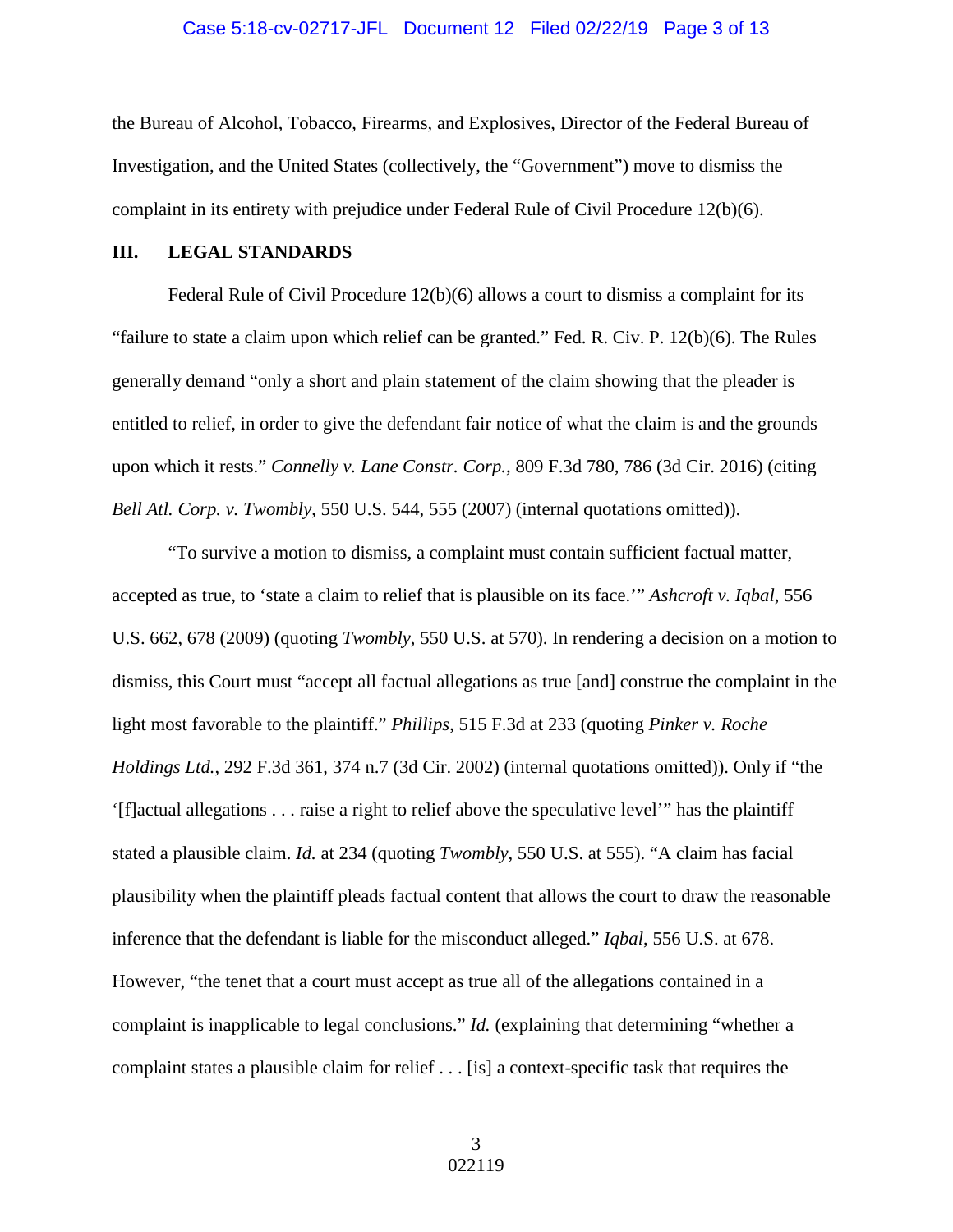## Case 5:18-cv-02717-JFL Document 12 Filed 02/22/19 Page 4 of 13

reviewing court to draw on its judicial experience and common sense"). The defendant bears the burden of demonstrating that a plaintiff has failed to state a claim upon which relief can be granted. *Hedges v. United States*, 404 F.3d 744, 750 (3d Cir. 2005) (citing *Kehr Packages, Inc. v. Fidelcor, Inc.*, 926 F.2d 1406, 1409 (3d Cir. 1991)).

### **IV. ANALYSIS**

The Government moves to dismiss the complaint in its entirety with prejudice. The Government argues that Folajtar seeks an unreasonable and unsupportable expansion of Second Amendment case law because Congress defined her conviction as a felony—a serious criminal offense. Folajtar argues her non-violent felony conviction is distinguished from the class of individuals historically barred from gun ownership.

After applying the relevant authority and the framework established in *United States v. Marzzarella* and confirmed in *Binderup v. Attorney General*, and for the reasons discussed below, the Court concludes that Folajtar does not state a plausible Second Amendment claim, grants the Government's motion, and dismisses this case.

## **A. The Second Amendment and Challenges to the Constitutionality of Section 922(g)**

The Second Amendment states: "A well regulated Militia, being necessary to the security of a free State, the right of the people to keep and bear Arms, shall not be infringed." U.S. Const. amend. II. These Second Amendment rights are not without limitations. In 2008, the United States Supreme Court considered the Second Amendment's protections and clarified that it protects the right to possess and use firearms for traditionally lawful purposes, such as selfdefense within the home. *District of Columbia v. Heller*, 554 U.S. 570, 573 (2008). The Supreme Court explained, however, that the right was not unlimited and that its opinion "should not be taken to cast doubt on longstanding prohibitions on the possession of firearms by felons and the mentally ill . . . ." *Heller*, 554 U.S. at 573. Two years later, in *McDonald v. City of Chicago*, the

> 4 022119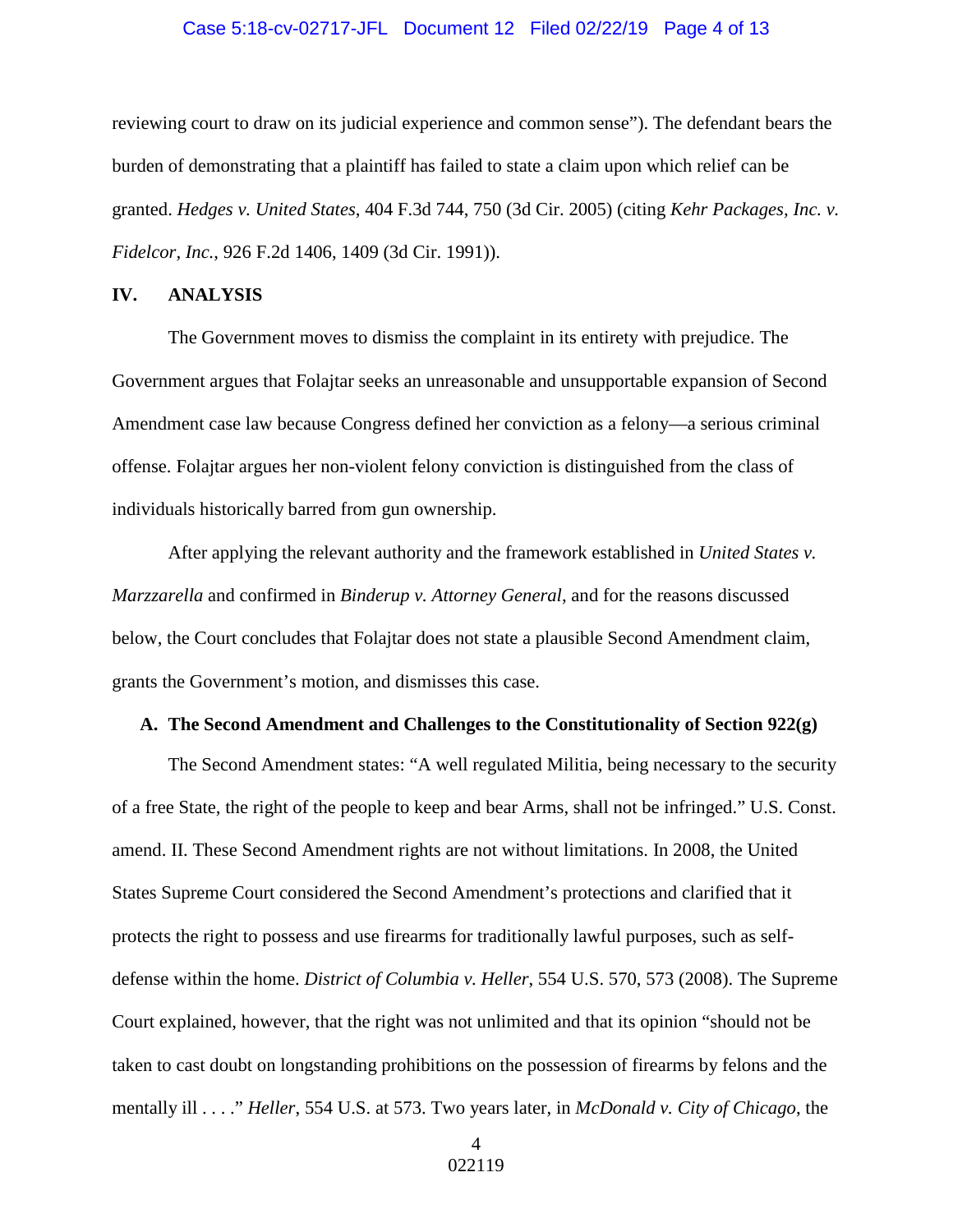## Case 5:18-cv-02717-JFL Document 12 Filed 02/22/19 Page 5 of 13

Supreme Court repeated this assurance that its holding in *Heller* "did not cast doubt on such longstanding regulatory measures as 'prohibitions on the possession of firearms by felons and the mentally ill.'" 561 U.S. 742, 786 (2010).

Some of those "longstanding prohibitions" are found in 18 U.S.C. § 922(g). Section  $922(g)$  bars gun ownership by felons, fugitives, drug abusers, those adjudicated to be mentally ill, illegal aliens, those dishonorably discharged from the military, those who have renounced U.S. citizenship, and convicted domestic abusers or others subject to domestic violence restraining orders. *See* 18 U.S.C. § 922(g)(1)–(8).

Notwithstanding the Supreme Court's assurances in *Heller* and *McDonald*, the constitutionality of section 922(g) has been challenged repeatedly. *See*, *e.g.*, *Medina v. Whitaker*, No. 17-5248, 2019 U.S. App. LEXIS 1681, at \*5 (D.C. Cir. Jan. 18, 2019) (listing the outcomes of certain facial and as-applied challenges to section  $922(g)(1)$  in circuits that have considered the issue). "However, the Supreme Court 'has not yet heard an as-applied challenge to a presumptively lawful ban on firearms possession.'" *King v. Sessions*, No. 17-884, 2018 U.S. Dist. LEXIS 100501, at \*6–7 (E.D. Pa. June 15, 2018) (quoting *Binderup v. Att'y Gen.*, 836 F.3d 336, 359 (3d Cir. 2016) (*en banc*), *cert. denied sub nom. Sessions v. Binderup*, 137 S. Ct. 2323 (2017)). Here, in this circuit, the United States Court of Appeals for the Third Circuit considered the application of section  $922(g)(1)$  as applied to two individuals convicted of state misdemeanors in *Binderup v. Attorney General*.

Sitting *en banc*, the Third Circuit Court of Appeals held that section 922(g)(1) violated the Second Amendment as applied to those individuals based on different triggering state law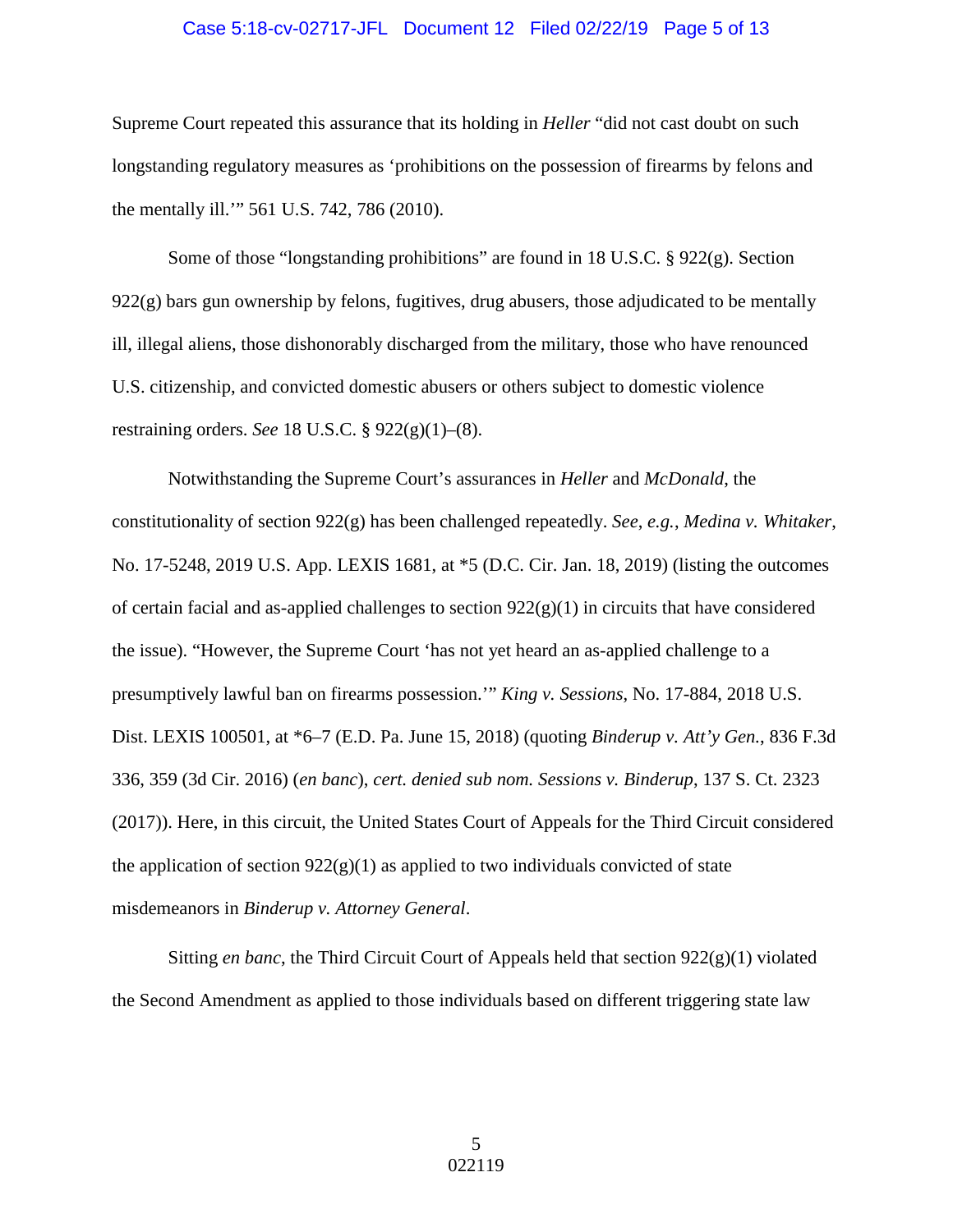# Case 5:18-cv-02717-JFL Document 12 Filed 02/22/19 Page 6 of 13

offenses.[5](#page-5-0) *Binderup*, 836 F.3d at 340–41. Its fractured decision consists of an opinion, concurrence, and dissent.

The Third Circuit Court of Appeals' decision has led to other as-applied challenges to section 922(g) in this circuit. Numerous district courts in this district and circuit have surveyed relevant authority and addressed similar challenges. Many of these opinions considered other state law offenses that triggered section  $922(g)(1)$  and presented analyses similar to the analysis in *Binderup*. [6](#page-5-1) Others considered whether section 922(g)(4)'s restriction of a person's ability to possess a firearm when that person has been "committed to a mental institution" violated the Second Amendment as applied.<sup>[7](#page-5-2)</sup> Others considered whether federal felony convictions that triggered section  $922(g)(1)$ 's bar violated the Second Amendment as applied.<sup>[8](#page-5-3)</sup>

This case falls into the latter. Here, Folajtar contends section  $922(g)(1)$ 's prohibition triggered by her federal felony conviction violates the Second Amendment as applied. The Court analyzes her claim using the two-step burden shifting analysis previously articulated in *Marzzarella*.

 $\overline{a}$ 

<span id="page-5-0"></span><sup>&</sup>lt;sup>5</sup> Fifteen judges on the United States Court of Appeals for the Third Circuit took part in deciding *Binderup* during the *en banc* appeal. Circuit Judges Ambro, Hardiman (Concurring), and Fuentes (Dissenting) wrote opinions, but none collected a precedential majority.

<span id="page-5-1"></span><sup>6</sup> *See Miller v. Sessions*, No. 17-cv-2627, 2019 U.S. Dist. LEXIS 16864 (E.D. Pa. Feb. 4, 2019); *United States v. Brooks*, 341 F. Supp. 3d 566 (W.D. Pa. 2018); *Gurten v. Sessions*, 295 F. Supp. 3d 511 (E.D. Pa. 2018); *Holloway v. Sessions*, No. 17-cv-81, 2018 U.S. Dist. LEXIS 168996 (M.D. Pa. Sep. 28, 2018); *Clark v. Sessions*, 336 F. Supp. 3d 535 (W.D. Pa. 2018); *Zedonis v. Lynch*, 233 F. Supp. 3d 417 (M.D. Pa. 2017).

<span id="page-5-2"></span><sup>7</sup> *See Keyes v. Sessions*, 282 F. Supp. 3d 858 (M.D. Pa. 2017); *Jefferies v. Sessions*, 278 F. Supp. 3d 831 (E.D. Pa. 2017); *Simpson v. Sessions*, No. 16-cv-1334, 2017 U.S. Dist. LEXIS 71109 (E.D. Pa. May 9, 2017); *Franklin v. Sessions*, 291 F. Supp. 3d 705 (W.D. Pa. 2017).

<span id="page-5-3"></span><sup>8</sup> *See King*, 2018 U.S. Dist. LEXIS 100501; *Tripodi v. Sessions*, 339 F. Supp. 3d 458 (E.D. Pa. 2018).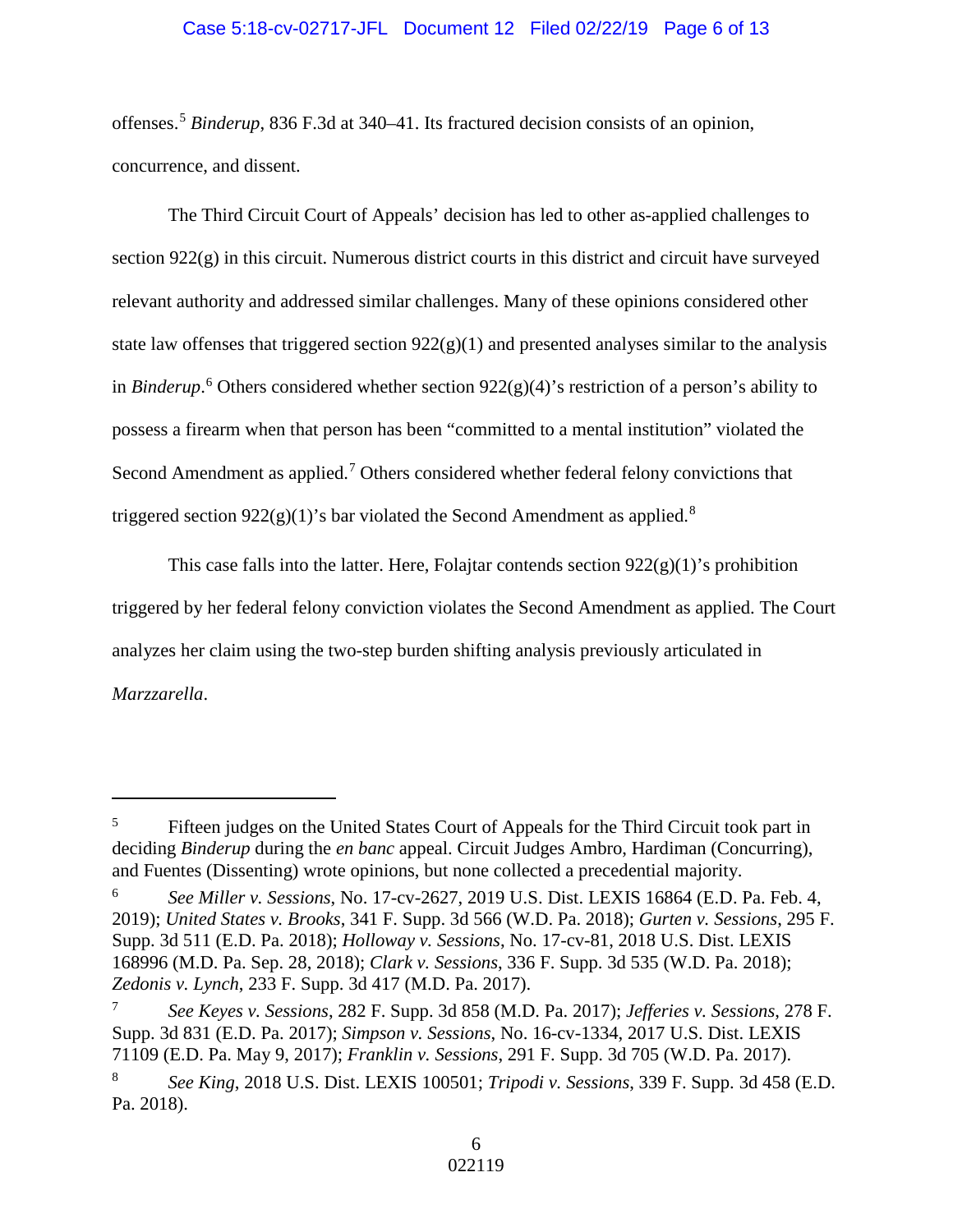### **B. The** *Marzzarella* **Framework for As-Applied Second Amendment Challenges**

The narrowest ground supporting the United States Court of Appeals for the Third Circuit's fractured vote in *Binderup* held that as-applied Second Amendment challenges were cognizable and controlled by a two-step burden shifting analysis previously articulated in *Marzzarella*. *Binderup v. Att'y Gen.*, 836 F.3d at 339 (citing *United States v. Marzzarella*, 614 F.3d 85 (3d Cir. 2010)); *see also United States v. Brooks*, No. 17-cv-250, 2018 U.S. Dist. LEXIS 87591, at \*7 (W.D. Pa. May 24, 2018) (providing an overview of the background, opinions, and framework from *Binderup*). The Third Circuit Court of Appeals also recognized that its decision in *United States v. Barton*, 633 F.3d 168 (3d Cir. 2011) guided its analytical framework from *Marzzarella*. *Binderup*, 836 F.3d at 346. "Read together, *Marzzarella* and *Barton* lay out a framework for deciding as-applied challenges to gun regulations." *Id.*

At step one of *Marzzarella*'s framework, Folajtar bears the burden of showing that a presumptively lawful regulation burdens her Second Amendment rights. Doing so requires that she clear two hurdles: "(1) identify the traditional justifications for excluding from Second Amendment protections the class of which [she] appears to be a member, and then (2) present facts about [herself] and [her] background that distinguish [her] circumstances from those of persons in the historically barred class." *Id.* at 346–47 (internal citations omitted). "Not only is the burden on the challenger to rebut the presumptive lawfulness of the exclusion at *Marzzarella*'s step one, but the challenger's showing must also be strong. That's no small task." *Id.* at 347. Summed up concisely, after *Binderup,* Folajtar must prove that she did not previously commit a serious crime. *Id.* at 349 ("The takeaway: persons who have committed serious crimes forfeit the right to possess firearms much the way they 'forfeit other civil liberties, including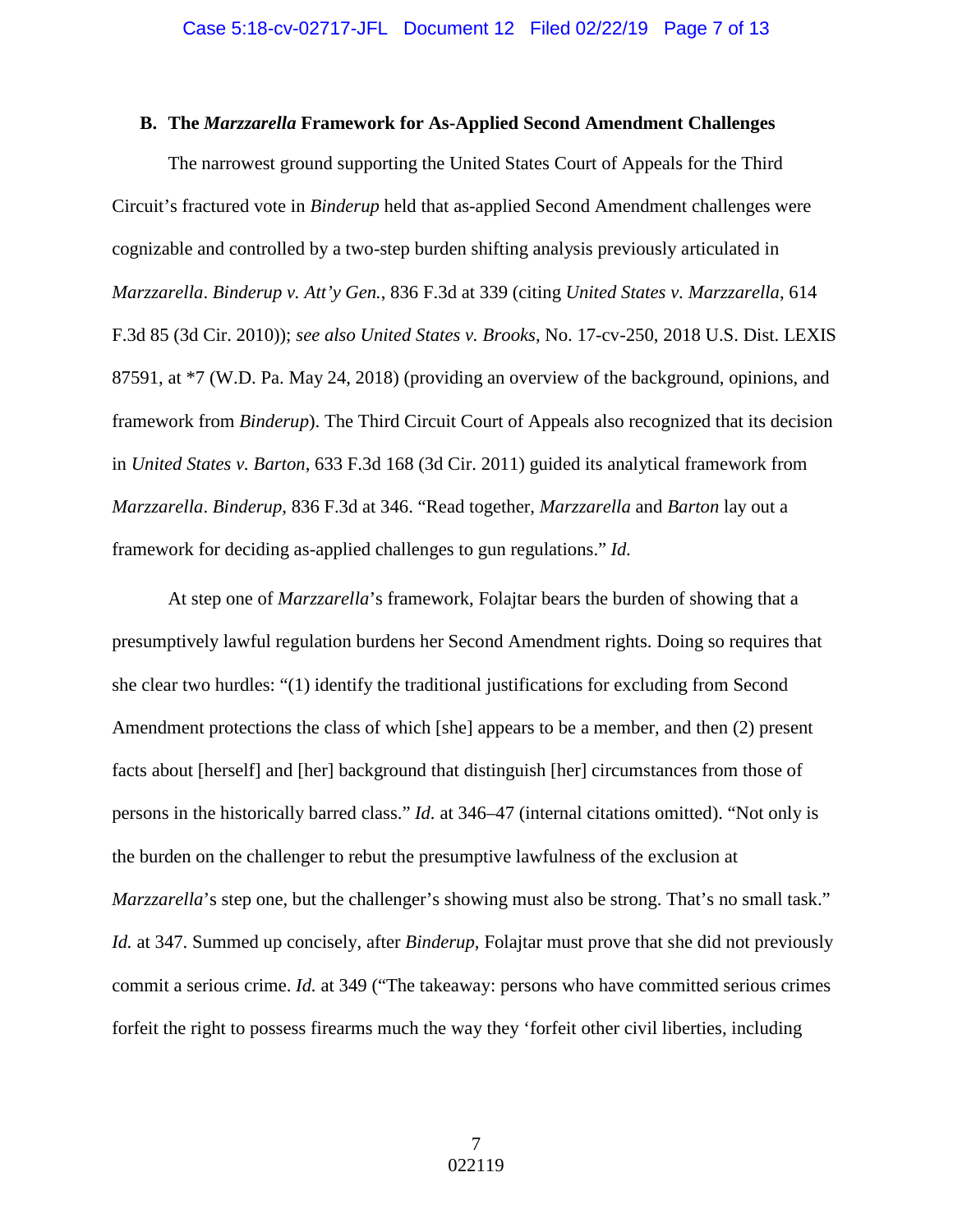## Case 5:18-cv-02717-JFL Document 12 Filed 02/22/19 Page 8 of 13

fundamental constitutional rights.'" quoting *Barton*, 633 F.3d at 175); *see also Tripodi v. Sessions*, 339 F. Supp. 3d 458, 464 (E.D. Pa. 2018).

Only if Folajtar distinguishes her disqualifying federal conviction from "serious crimes" at step one, does the burden under *Marzzarella* then shift to the Government at step two to show the regulation as applied satisfies intermediate scrutiny. *Binderup*, 836 F.3d at 356. At this step, the Third Circuit Court of Appeals instructed courts to determine "whether the Government has made a strong enough case for disarming a person found after step one to be eligible to assert an as-applied challenge. This turns in part on the likelihood that the [c]hallenger[ ] will commit crimes in the future." *Id.* at 354 n.7.

Applying the *Marzzarella* framework, the Court finds that Folajtar's claim fails at the first step. Because Folajtar has not satisfied the factual grounds necessary to satisfy the first step, it is not necessary for the Court to consider step two.

#### **C. Applying the** *Marzzarella* **Framework**

#### **1. Step One**

At the first step of the *Marzzarella* framework, Folajtar must show that section 922(g)(1) burdens her Second Amendment rights. To do so, she must (1) identify the traditional justifications for excluding felons from Second Amendment protections, and then (2) present facts about herself that distinguish her circumstances from those of persons in the historically barred class. *Binderup*, 836 F.3d at 347.

Before addressing those two considerations, the Court addresses the threshold question of whether section  $922(g)(1)$  burdens Folajtar's Second Amendment rights. The parties do not dispute Folajtar's federal conviction for filing a false tax return carried a maximum possible sentence of a fine up to \$100,000, imprisonment for up to three years, or both, and as a result,

> 8 022119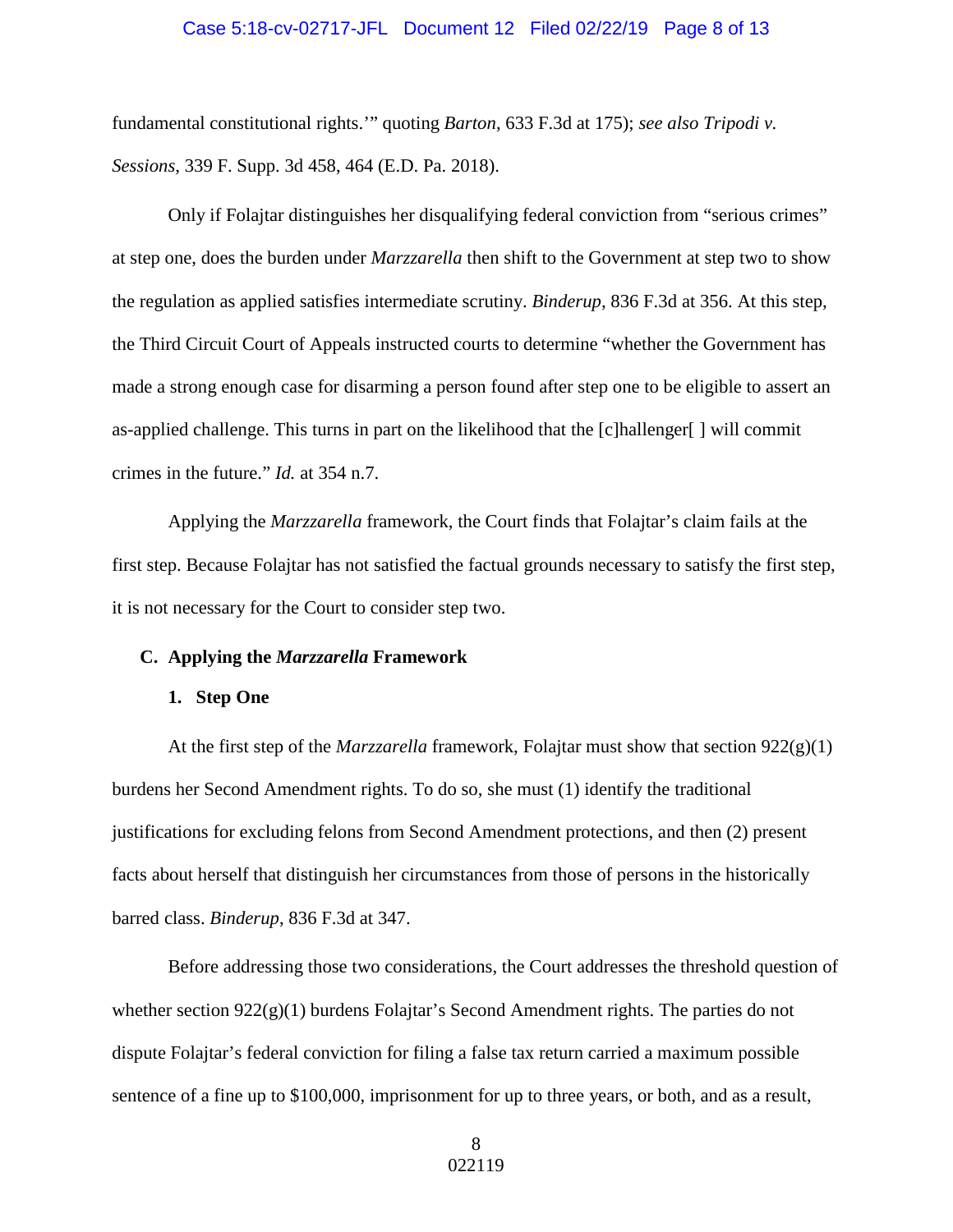## Case 5:18-cv-02717-JFL Document 12 Filed 02/22/19 Page 9 of 13

section 922(g)(1) bars her from possessing a firearm. Under *Heller* and *Marzzarella*, section  $922(g)(1)$ , which is presumptively lawful, "permissibly prohibits firearms possession by an individual such as [Folajtar] who has been convicted of a crime punishable by a term of imprisonment exceeding one year." *King*, 2018 U.S. Dist. LEXIS 100501, at \*9 (citing 18 U.S.C.  $§ 922(g)(1)$ .

# a. Traditional Justification

The justification for denying felons the right to keep and bear arms dates back to the Second Amendment's drafting. "[M]ost scholars of the Second Amendment agree that the right to bear arms was tied to the concept of a virtuous citizenry and that, accordingly, the government could disarm 'unvirtuous citizens.'" *Binderup*, 836 F.3d at 389 (quoting *United States v. Yancey*, 621 F.3d 681, 684 (7th Cir. 2010)). Those who committed violent crimes—in which actual or attempted violence is an element—"undoubtedly qualify as 'unvirtuous citizens' who lack Second Amendment rights." *Id.* at 348. The category of "unvirtuous citizens" is broader than those who commit violent crimes, however, "it covers any person who has committed a serious criminal offense, violent or non-violent." *Id.* ("To the extent *Barton* suggests that people who commit serious crimes retain or regain their Second Amendment rights if they are not likely to commit a violent crime, 633 F.3d at 174, it is overruled.").

Thus, the traditional justifications for excluding felons from Second Amendment protections turn on whether an "unvirtuous citizen" committed a "serious crime," not whether the crime was violent or non-violent. In *Binderup*, the United States Court of Appeals for the Third Circuit explained:

The view that anyone who commits a serious crime loses the right to keep and bear arms dates back to our founding era. "*Heller* identified . . . as a 'highly influential' 'precursor' to the Second Amendment the Address and Reasons of Dissent of the Minority of the Convention of the State of Pennsylvania to Their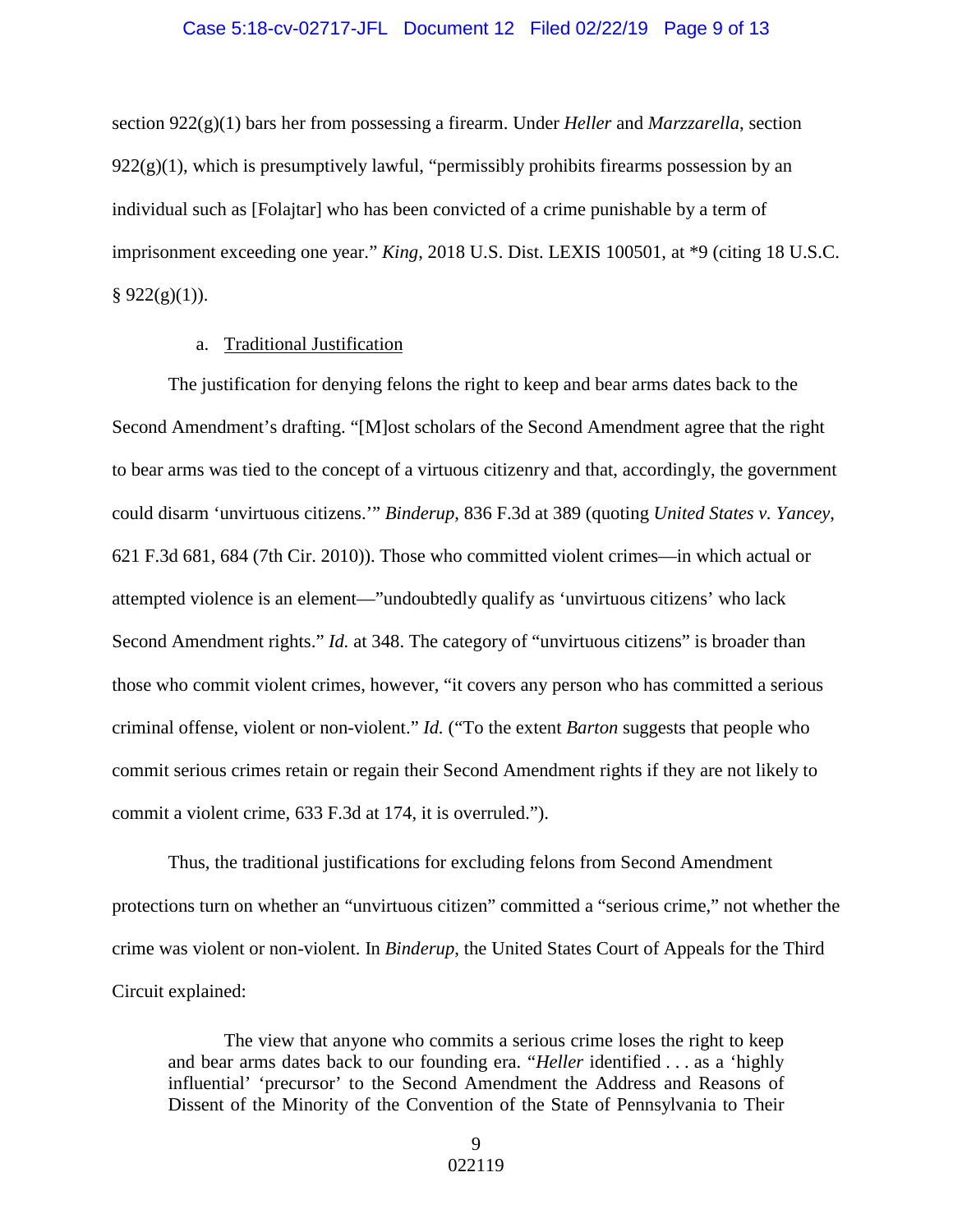Constituents." [*United States v. Skoien*, 614 F.3d 638, 640 (7th Cir. 2010)] (quoting *Heller*, 554 U.S. at 604). That report "asserted that citizens have a personal right to bear arms 'unless for crimes committed, or real danger of public injury.'" *Id*. (emphasis added) (quoting 2 Bernard Schwartz, *The Bill of Rights: A Documentary History* 662, 665 (1971)). "[C]rimes committed"—violent or not—were thus an independent ground for exclusion from the right to keep and bear arms. And there is reason to believe that felon disarmament has roots that are even more ancient. *See* [Don B. Kates, Jr., *Handgun Prohibition and the Original Meaning of the Second Amendment*, 82 Mich. L. Rev. 204, 266 (1983)] ("Felons simply did not fall within the benefits of the common law right to possess arms.").

The takeaway: persons who have committed serious crimes forfeit the right to possess firearms much the way they "forfeit other civil liberties, including fundamental constitutional rights." *Barton*, 633 F.3d at 175.

*Id.* at 349.

### b. Application to Folajtar

With that understanding of the traditional justification for denying felons Second Amendment protections, the Court's analysis shifts to consider whether Folajtar presents facts about herself that distinguish her circumstances from those of persons in the historically barred class (those who have committed serious crimes). Unlike *Binderup*, where the United States Court of Appeals for the Third Circuit analyzed whether certain state law convictions were serious enough to warrant statutory disqualification, the Court analyzes here whether a federal felony is a serious crime. The burden on Folajtar at this point in the analysis is "extraordinarily high." *See Binderup*, 836 F.3d at 353 n.6 ("On the one hand, it is possible to read *Heller* to leave open the possibility, however remote, of a successful as-applied challenge by someone convicted of [a disqualifying offense considered a felony by the authority that created the crime]. At the same time, even if that were so, the individual's burden would be extraordinarily high—and perhaps even insurmountable.").

"[T]here are no fixed criteria for determining whether crimes are serious enough to destroy Second Amendment rights." *Id.* at 351. Because "the category of serious crimes changes

> 10 022119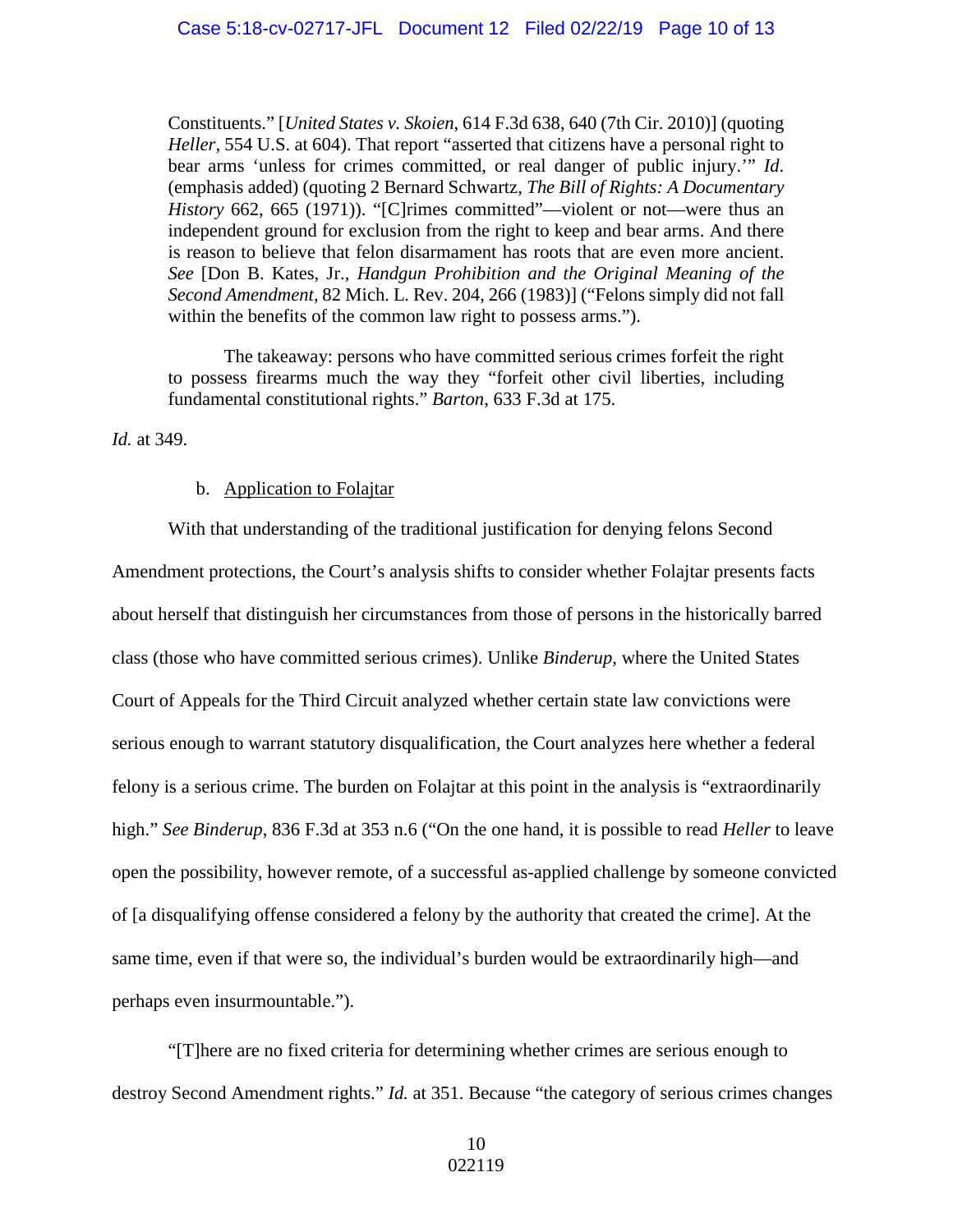## Case 5:18-cv-02717-JFL Document 12 Filed 02/22/19 Page 11 of 13

over time as legislative judgments regarding virtue evolve" the United States Court of Appeals for the Third Circuit presumes "the judgment of the legislature is correct and treat[s] any crime subject to § 922(g)(1) as disqualifying unless there is a strong reason to do otherwise." *Id.* at 351. In addition to that presumption, the Third Circuit Court of Appeals considered the following other factors in *Binderup* to determine whether the state misdemeanors in question were serious:  $(1)$  the statutory maximum penalty of the crime; (2) whether the crime is a misdemeanor; (3) whether use of force is an element of the crime;  $[9]$  $[9]$  $[9]$  (4) the sentence actually imposed upon the challenger; and (5) whether there is consensus among the states about the seriousness of the offense.[[10](#page-10-1)]" *Clark v. Sessions*, 336 F. Supp. 3d 535, 542 (W.D. Pa. 2018) (citing *Binderup*, 836 F.3d at 351–53).

Folajtar argues that she can distinguish herself from the class of individuals historically barred. She compares her federal felony conviction with those state law misdemeanor convictions in *Binderup*. In *Binderup*, one challenger was convicted under Pennsylvania law for corrupting a minor, and the other challenger was convicted under Maryland law for carrying a handgun without a license. *Binderup*, 836 F.3d at 340. Both of these crimes were nonviolent misdemeanors. *Id.* at 375. They were excluded from the right to bear arms because the crimes meet the generic definition of a felony and Congress's definition of a felony for purposes of section  $922(g)(1)$ . Folajtar argues that her crime of filing a false tax return "is hardly in the same league" as to those crimes in *Binderup*. Pl.'s Br. Opp'n 9, ECF No. 5. She contends that the

 $\overline{a}$ 

<span id="page-10-0"></span><sup>9</sup> Although, as explained above, a non-violent crime can be serious, in *Binderup*, the United States Court of Appeals for the Third Circuit explained that "the lack of a violence element is a relevant consideration." *Binderup v. Att'y Gen.*, 836 F.3d at 352.

<span id="page-10-1"></span><sup>&</sup>lt;sup>10</sup> Addressing this factor in *Binderup* was necessary because the crimes in question were state law convictions. Because the crime in question here, filing a false tax return, is a federal crime, this factor is inapplicable.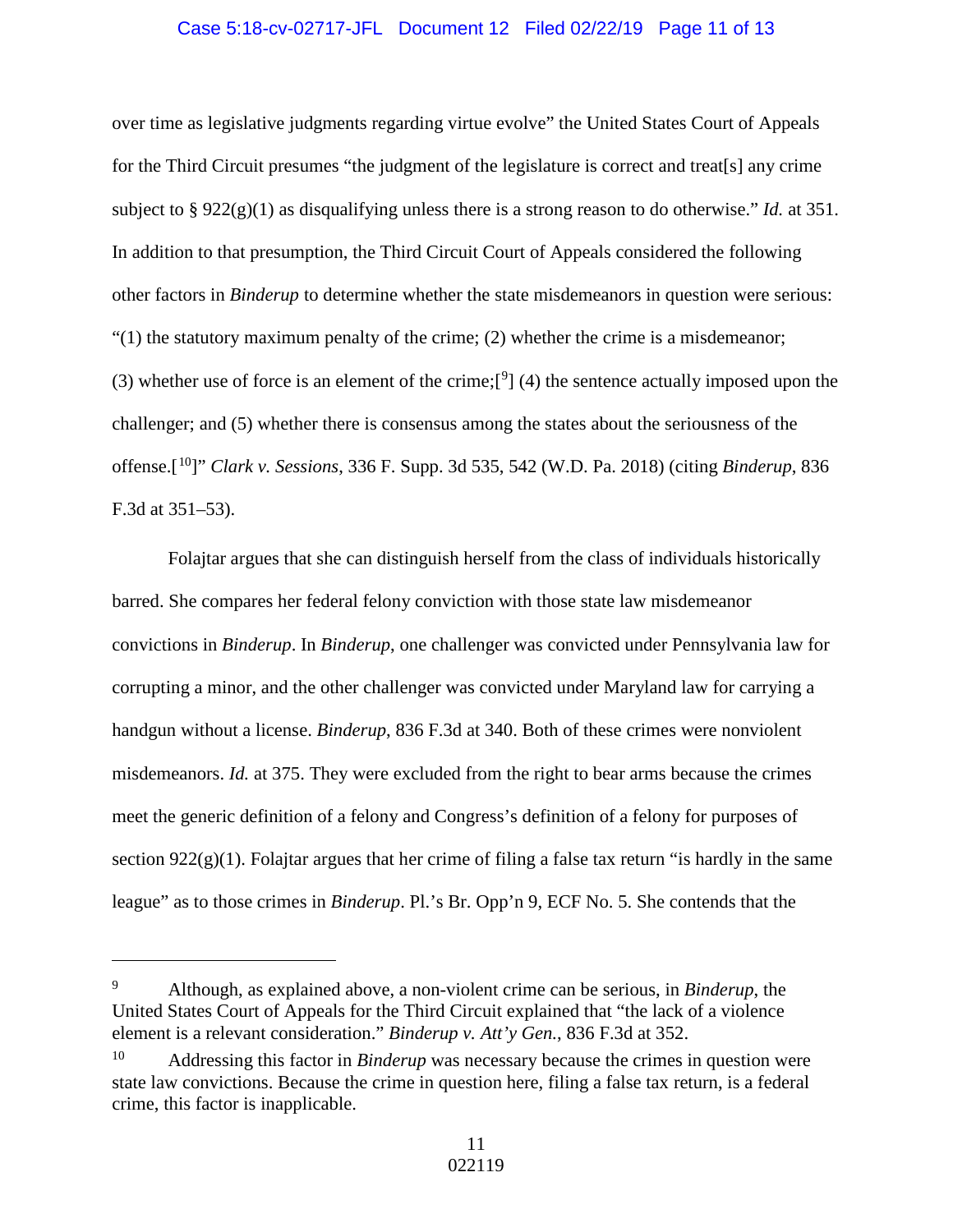## Case 5:18-cv-02717-JFL Document 12 Filed 02/22/19 Page 12 of 13

nature of her crime, the total maximum sentence possibility and the sentence she received, and a cross-jurisdictional consensus all weigh in favor of a showing that her felony was not a serious offense. *Id.* at 9–11.

This Court is not persuaded by Folajtar's argument. Although she argues that the conduct of her federal felony conviction is different than those state law misdemeanors, the *Binderup* factors, in addition to the judgment of Congress in labeling this crime as a felony, weigh in favor of treating her federal felony conviction as a serious crime The Court considered that: (1) the statutory maximum penalty for filing a false tax return is a fine up to \$100,000 and imprisonment for up to three years, 26 U.S.C.  $\S 7206(1)$ ; (2) Congress labeled this crime a felony,  $\S 7206$ ; (3) the elements for filing a false tax return do not include the use or attempted use of force; (4) and, the sentence Judge Gardner imposed included three years' probation, of which three months were on home confinement with an electronic monitoring device, and a \$10,000 fine. The Court did not consider the cross-jurisdictional consensus because it considers that factor relevant only when the challenge involves a state-law misdemeanant. These factors differentiate Folajtar's federal felony conviction from those state law misdemeanors in *Binderup*.

Because the factors here weigh in favor of treating Folajtar's federal conviction as a serious crime, Folajtar does not satisfy her high burden of distinguishing herself from other felons historically excluded from the right to bear arms. *See Binderup*, 836 F.3d at 347 ("Not only is the burden on the challenger to rebut the presumptive lawfulness of the exclusion at *Marzzarella*'s step one, but the challenger's showing must also be strong. That's no small task."). Therefore, her claim will be dismissed. $11$ 

 $\overline{a}$ 

<span id="page-11-0"></span> $11$  As Folajtar has not satisfied the factual grounds necessary to satisfy the first step under the *Marzzarella* framework, it is not necessary for the Court to consider step two.